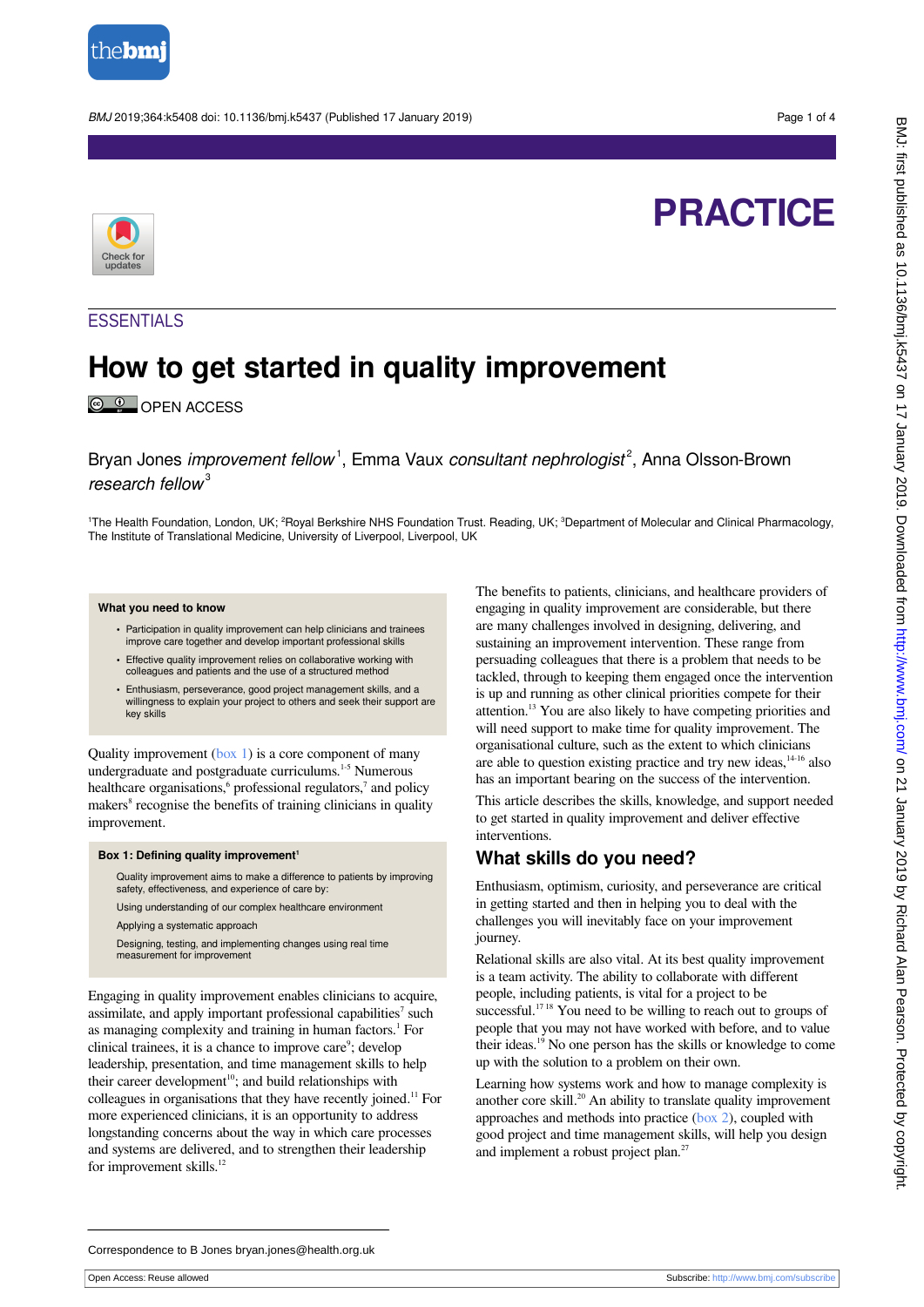## <span id="page-1-0"></span>**Box 2: Quality improvement approaches**

Healthcare organisations use a range of improvement methods,<sup>21 22</sup> such as the Model for Improvement, where changes are tested in small cycles that involve planning, doing, studying, and acting (PDSA),<sup>23</sup> and <u>Lean,</u> which<br>focuses on continually improving processes by removing waste, duplication,<br>and non-value adding steps.<sup>24</sup> To be effective, such methods need to b applied consistently and rigorously, with due regard to the context.<sup>25</sup> In using<br>PDSA cycles, for example, it is vital that teams build in sufficient time for planning and reflection, and do not focus primarily on the "doing. 26

Equally important is an understanding of the measurement for improvement model, which involves the gradual refinement of your intervention based on repeated tests of change. The aim is to discover how to make your intervention work in your setting, rather than to *prove* it works, so useful data, not perfect data, are needed.<sup>28 29</sup> Some experience of data collection and analysis methods (including statistical analysis tools such as run charts and statistical process control) is useful, but these will develop with increasing experience.<sup>30 31</sup>

Most importantly, you need to enjoy the experience. It is rare that a clinician can institute real, tangible change, but with quality improvement this is a real possibility, which is both empowering and satisfying. Finally, don't worry about what you don't know. You will learn by doing. Many skills needed to implement successful quality improvement will be developed as you go; this is a fundamental feature of quality improvement.

# **How do you get started?**

The first step is to recruit your improvement team. Start with colleagues and patients,<sup>32</sup> but also try to bring in people from other professions, including non-clinical staff. You need a blend of skills and perspectives in your team. Find a colleague experienced in quality improvement who is willing to mentor or supervise you.

<span id="page-1-1"></span>Next, identify a problem collaboratively with your team. Use data to help with this (eg, clinical audits, registries of data on patients' experiences and outcomes, and learning from incidents and complaints) [\(box 3\)](#page-1-1). Take time to understand what might be causing the problem. There are different techniques to help you (process mapping, five whys, appreciative inquiry).<sup>35-37</sup> Think about the contextual factors that are contributing to the problem (eg, the structure, culture, politics, capabilities and resources of your organisation).

## **Box 3: Clinical audit and quality improvement**

Quality improvement is an umbrella term under which many approaches sit, clinical audit being one.<sup>33</sup> Clinical audit is commonly used by trainees to asset clinical effectiveness. Confusion of audit as both a term for assurance and improvement has perhaps limited its potential, with many audits ending at the data collection stage and failing to lead to improvement interventions. Learning from big datasets such as the National Clinical Audits in the UK is beginning to shift the focus to a quality improvement approach that focuses on identifying and understanding unwanted variation in the local context; developing and testing possible solutions, and moving from one-off change to multiple cycles of change.<sup>34</sup>

Next, develop your aim using the SMART framework: Specific (S), Measurable (M), Achievable (A), Realistic (R), and Timely (T).<sup>38</sup> This allows you to assess the scale of the intervention and to pare it down if your original idea is too ambitious. Aligning your improvement aim with the priorities of the organisation where you work will help you to get management and executive support.<sup>39</sup>

Having done this, map those stakeholders who might be affected by your intervention and work out which ones you need to approach, and how to sell it to them.<sup>40</sup> Take the time to talk to them. It will be appreciated and increases the likelihood of buy

in, without which your quality improvement project is likely to fail irrespective of how good your idea is. You need to be clear in your own mind about the reasons you think it is important. Developing an "elevator pitch" based on your aims is a useful technique to persuade others,<sup>38</sup> remembering different people are hooked in for different reasons.

The intervention will not be perfect first time. Expect a series of iterative changes in response to false starts and obstacles. Measuring the impact of your intervention will enable you to refine it.<sup>28</sup> Time invested in all these aspects will improve your chances of success.

Right from the start, think about how improvement will be embedded. Attention to sustainability will mean that when you move to your next job your improvement efforts, and those of others, and the impact you have collectively achieved will not be lost.<sup>41 42</sup>

# **What support is needed?**

You need support from both your organisation and experienced colleagues to translate your skills into practice. Here are some steps you can take to help you make the most of your skills:

- **•**Find the mentor or supervisor who will help identify and support opportunities for you. Signposting and introduction to those in an organisation who will help influence (and may hinder) your quality improvement project is invaluable
- **•**Use planning and reporting tools to help manage your project, such as those in NHS Improvement's project management framework<sup>27</sup>
- **•**Identify if your local quality improvement or clinical audit team may be a source of support and useful development resource for you rather than just a place to register a project. Most want to support you.
- **•**Determine how you might access (or develop your own) local peer to peer support networks, coaching, and wider improvement networks (eg, NHS networks; Q network<sup>43 44</sup>)
- **•**Use quality improvement e-learning platforms such as those provided by Health Education England or NHS Education for Scotland to build your knowledge<sup>45 46</sup>
- **•**Learn through feedback and assessment of your project (eg, via the OIPAT tool<sup>47</sup> or a multi-source feedback  $\frac{1}{4849}$

Quality improvement approaches are still relatively new in the education of healthcare professionals. Quality improvement can give clinicians a more productive, empowering, and educational experience. Quality improvement projects allow clinicians, working within a team, to identify an issue and implement interventions that can result in true improvements in quality. Projects can be undertaken in fields that interest clinicians and give them transferable skills in communication, leadership, project management, team working, and clinical governance. Done well, quality improvement is a highly beneficial, positive process which enables clinicians to deliver true change for the benefit of themselves, their organisations, and their patients.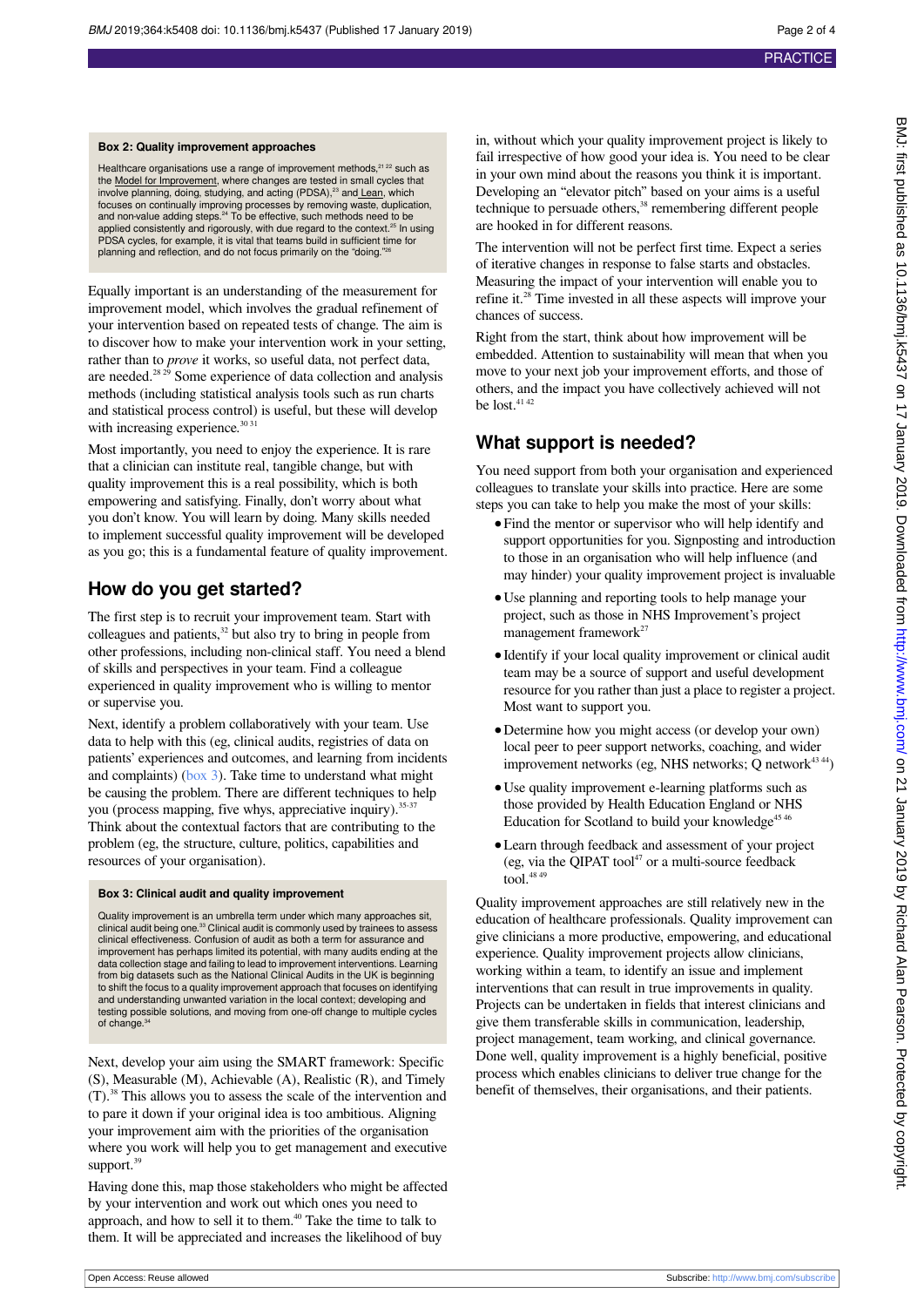# BMJ: first published as 10.1136/bmj.k5437 on 17 January 2019. Downloaded from http://www.bmj.com/ on 21 January 2019 by Richard Alan Pearson. Protected by copyright BMJ: first published as 10.1136/bmj.k5437 on 17 January 2019. Downloaded from <http://www.bmj.com/> on 21 January 2019 by Richard Alan Pearson. Protected by copyright.

## **Quality improvement in action: three doctors and a medical student talk about the challenges and practicalities of quality improvement**

This box contains four interviews by Laura Nunez-Mulder with people who have experience in quality improvement.

## **Alex Thompson, medical student at the University of Cambridge, is in the early stages of his first quality improvement project**

We are aiming to improve identification and early diagnosis of aortic dissections in our hospital. Our supervising consultant suspects that the threshold for organising computed tomography angiography for a suspected aortic dissection is too high, so to start with, my student colleague and I are finding out what proportion of CT angiograms result in a diagnosis of aortic dissection.

I fit the project around my studies by working on it in small chunks here and there. You have to be very self motivated to see a project through to the end.

## **Anna Olsson-Brown, research fellow at the University of Liverpool, engaged in quality improvement in her F1 year, and has since supported junior doctors to do the same. This extract is adapted from her** *BMJ Opinion* **piece (https://blogs.bmj.com/ bmj/)**

Working in the emergency department after my F1 job in oncology, I noticed that the guidelines on neutropenic sepsis antibiotics were relatively unknown and even less frequently implemented. A colleague and I devised a neutropenic sepsis pathway for oncology patients in the emergency department including an alert label for blood tests. The pathway ran for six months and there was some initial improvement, but the benefit was not sustained after we left the department.

As an ST3, I mentored a junior doctor whose quality improvement project led to the introduction of a syringe driver prescription sticker that continues to be used to this day.

My top tips for those supporting trainees in quality improvement: **•** Make sure the project is sufficiently narrow to enable timely delivery

- **•** Ensure regular evaluation to assess impact
- **•** Support trainees to implement sustainable pathways that do not require their ongoing input.

## **Amar Puttanna, consultant in diabetes and endocrinology at Good Hope Hospital, describes a project he carried out as a chief registrar of the Royal College of Physicians**

The project of which I am proudest is a referral service we launched to review medication for patients with diabetes and dementia. We worked with practitioners on the older adult care ward, the acute medical unit, the frailty service, and the IT teams, and we promoted the project in newsletters at the trust and the Royal College of Physicians.

The success of the project depended on continuous promotion to raise awareness of the service because junior doctors move on frequently. Activity in our project reduced after I left the trust, though it is still ongoing and won a Quality in Care Award in November 2018.

Though this project was a success, not everything works. But even the projects that fail contain valuable lessons.

## **Mark Taubert, consultant in palliative medicine and honorary senior lecturer for Cardiff University School of Medicine, launched the TalkCPR project**

Speaking to people with expertise in quality improvement helped me to narrow my focus to one question: "Can videos be used to inform both staff and patients/carers about cardiopulmonary resuscitation and its risks in palliative illness?" With my team I created and evaluated TalkCPR, an online resource that has gone on to win awards (talkcpr.wales).

The most challenging aspect was figuring out which tools might get the right information from any data I collected. I enrolled on a Silver Improving Quality Together course and joined the Welsh Bevan Commission, where I learned useful techniques such as multiple PDSA (plan, do, study, act) cycles, driver diagrams, and fishbone diagrams.

## **Education into practice**

In designing your next quality improvement project:

- **•** What will you do to ensure that you understand the problem you are trying to solve?
- **•** How will you involve your colleagues and patients in your project and gain the support of managers and senior staff?
- **•** What steps will you take right from the start to ensure that any improvements made are sustained?

## **How patients were involved in the creation of this article**

The authors have drawn on their experience both in partnering with patients in the design and delivery of multiple quality improvement activities and in participating in the Academy of Medical Royal Colleges Training for Better Outcomes Task and Finish Group<sup>1</sup> in which patients were involved at every step. Patients were not directly involved in writing this article.

## **Sources and selection material**

Evidence for this article was based on references drawn from authors' academic experience in this area, guidance from organisations involved in supporting quality improvement work in practice such as NHS Improvement, The Health Foundation, and the Institute for Healthcare Improvement, and authors' experience of working to support clinical trainees to undertake quality improvement.

Competing interests: The BMJ has judged that there are no disqualifying financial ties to commercial companies.

The authors declare the following other interests: none.

Further details of The BMJ policy on financial interests is here: https://www.bmi. com/about-bmj/resources-authors/forms-policies-and-checklists/declarationcompeting-interests

Contributors: BJ produced the initial outline after discussions with EV and AOB. AO-B produced a first complete draft, which EV reworked and expanded. BJ then edited and finalised the text, which was approved by EV and AO-B. The revisions in the resubmitted version were drafted by BJ and edited and approved by EV and AO-B. BJ is responsible for the overall content as guarantor.

Provenance and peer review: This article is part of a series commissioned by The BMJ based on ideas generated by a joint editorial group with members from the Health Foundation and The BMJ, including a patient/carer. The BMJ retained full editorial control over external peer review, editing, and publication. Open access fees and The BMJ's quality improvement editor post are funded by the Health Foundation.

- 1 Academy of Medical Royal Colleges (AoMRC). Quality improvement: training for better outcomes. March 2016. [http://www.aomrc.org.uk/reports-guidance/quality-improvement](http://www.aomrc.org.uk/reports-guidance/quality-improvement-training-better-outcomes/)[training-better-outcomes/](http://www.aomrc.org.uk/reports-guidance/quality-improvement-training-better-outcomes/)
- 2 Vaux E, Went S, Norris M, Ingham J. Learning to make a difference: introducing quality improvement methods to core medical trainees. Clin Med (Lond) 2012;12:520-5. 10.7861/clinmedicine.12-6-520 23342404
- 3 Bethune R, Soo E, Woodhead P, Van Hamel C, Watson J. Engaging all doctors in continuous quality improvement: a structured, supported programme for first-year doctors across a training deanery in England. BMJ Qual Saf 2013;22:613-7. 10.1136/bmjqs-2013-001926 23661281
- 4 Teigland CL, Blasiak RC, Wilson LA, Hines RE, Meyerhoff KL, Viera AJ. Patient safety and quality improvement education: a cross-sectional study of medical students' preferences and attitudes. BMC Med Educ 2013;13:16. 10.1186/1472-6920-13-16 23379673
- 5 Nair P, Barai I, Prasad S, Gadhvi K. Quality improvement teaching at medical school: a student perspective. Adv Med Educ Pract 2016;7:171-2. 10.2147/AMEP.S101395 27051330
- Jones B, Woodhead T. Building the foundations for improvement-how five UK trusts built quality improvement capability at scale within their organisations. The Health Foundation. February 2015. https://www.health.org.uk/publication/building-foundationsimprovement
- 7 General Medical Council (GMC). Generic professional capabilities framework. May 2017. https://www.gmc-uk.org/-/media/documents/generic-professional-capabilities-framework-0817\_pdf-70417127.pdf
- 8 NHS improvement (NHSI). Developing people—improving care A national framework for action on improvement and leadership development in NHS-funded services. December 2016. https://improvement.nhs.uk/resources/developing-people-improving-care/
- The Health Foundation. Involving junior doctors in quality improvement: evidence scan. September 2011. https://www.health.org.uk/publication/involving-junior-doctors-qualityimprovement
- Zarkali A, Acquaah F, Donaghy G, et al. Trainees leading quality improvement. A trainee doctor's perspective on incorporating quality improvement in postgraduate medical training. Faculty of Medical Leadership and Management. March 2016. https://www.fmlm.ac.uk/ sites/default/files/content/resources/attachments/FMLM%20TSG%20Think%20Tank% 20Trainees%20leading%20quality%20improvement.pdf
- Hillman T, Roueche A. Quality improvement. BMJ 2011;342. 10.1136/bmj.d2060. 12 Bohmer R. The instrumental value of medical leadership: Engaging doctors in improving services. The King's Fund. 2012. https://www.kingsfund.org.uk/sites/default/files/
- instrumental-value-medical-leadership-richard-bohmer-leadership-review2012-paper.pdf 13 Dixon-Woods M, McNicol S, Martin G. Ten challenges in improving quality in healthcare: lessons from the Health Foundation's programme evaluations and relevant literature. BMJ
- Qual Saf 2012;1e9. 10.1136/bmjqs-2011-000760 Curry LA, Brault MA, Linnander EL, etal . Influencing organisational culture to improve hospital performance in care of patients with acute myocardial infarction: a mixed-methods intervention study. BMJ Qual Saf 2018;27:207-17. 10.1136/bmjqs-2017-006989.https://